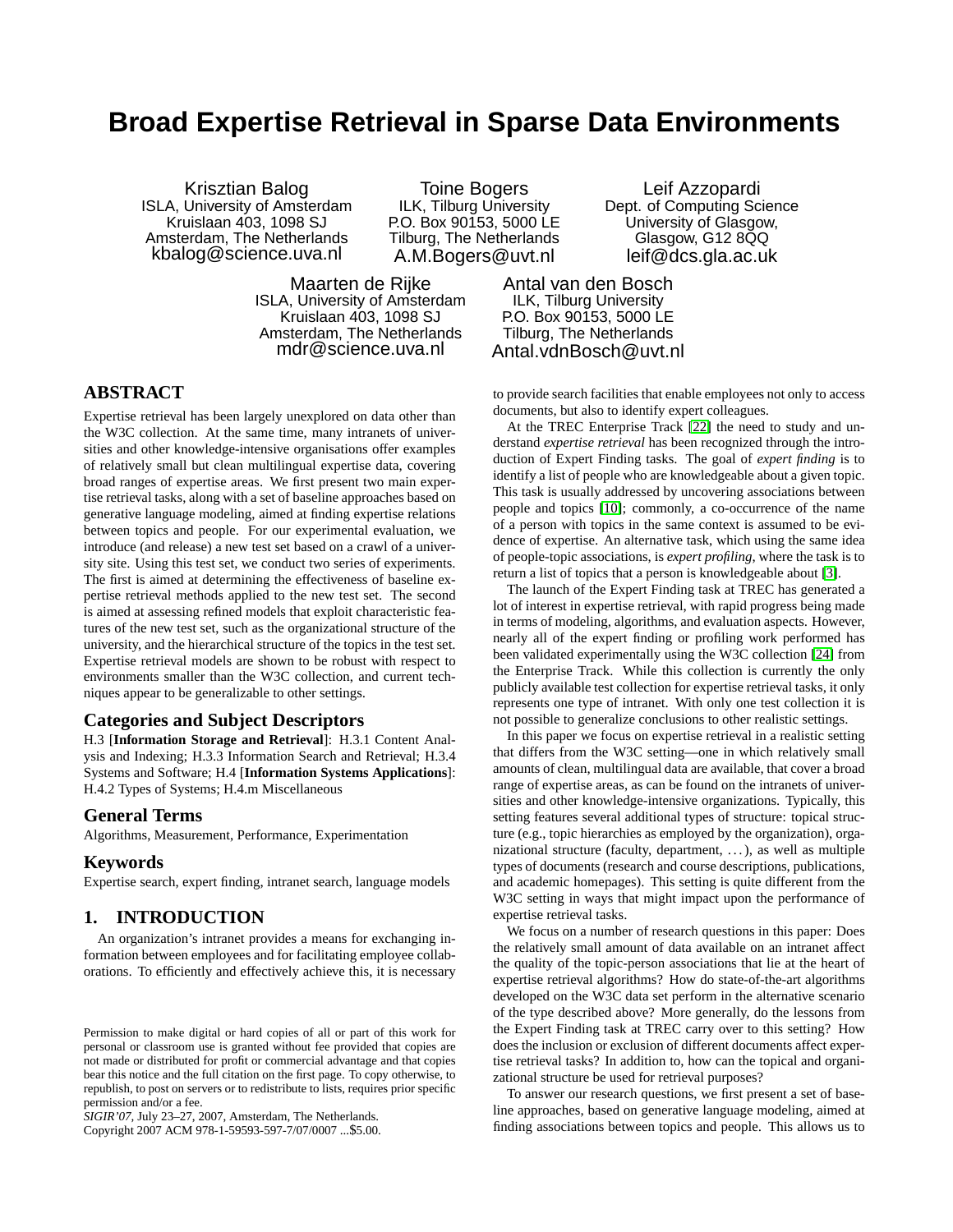formulate the expert finding and expert profiling tasks in a uniform way, and has the added benefit of allowing us to understand the relations between the two tasks. For our experimental evaluation, we introduce a new data set (the UvT Expert Collection) which is representative of the type of intranet that we described above. Our collection is based on publicly available data, crawled from the website of Tilburg University (UvT). This type of data is particularly interesting, since (1) it is clean, heterogeneous, structured, and focused, but comprises a limited number of documents; (2) contains information on the organizational hierarchy; (3) it is bilingual (English and Dutch); and (4) the list of expertise areas of an individual are provided by the employees themselves. Using the UvT Expert collection, we conduct two sets of experiments. The first is aimed at determining the effectiveness of baseline expertise finding and profiling methods in this new setting. A second group of experiments is aimed at extensions of the baseline methods that exploit characteristic features of the UvT Expert Collection; specifically, we propose and evaluate refined expert finding and profiling methods that incorporate topicality and organizational structure.

Apart from the research questions and data set that we contribute, our main contributions are as follows. The baseline models developed for expertise finding perform well on the new data set. While on the W3C setting the expert finding task appears to be more difficult than profiling, for the UvT data the opposite is the case. We find that profiling on the UvT data set is considerably more difficult than on the W3C set, which we believe is due to the large (but realistic) number of topical areas that we used for profiling: about 1,500 for the UvT set, versus 50 in the W3C case. Taking the similarity between topics into account can significantly improve retrieval performance. The best performing similarity measures are content-based, therefore they can be applied on the W3C (and other) settings as well. Finally, we demonstrate that the organizational structure can be exploited in the form of a context model, improving MAP scores for certain models by up to 70%.

The remainder of this paper is organized as follows. In the next section we review related work. Then, in Section [3](#page-1-0) we provide detailed descriptions of the expertise retrieval tasks that we address in this paper: expert finding and expert profiling. In Section [4](#page-2-0) we present our baseline models, of which the performance is then assessed in Section [6](#page-4-0) using the UvT data set that we introduce in Section [5.](#page-3-0) Advanced models exploiting specific features of our data are presented in Section [7](#page-4-1) and evaluated in Section [8.](#page-5-0) We formulate our conclusions in Section [9.](#page-7-4)

#### **2. RELATED WORK**

Initial approaches to expertise finding often employed databases containing information on the skills and knowledge of each individual in the organization [\[11\]](#page-7-5). Most of these tools (usually called yellow pages or people-finding systems) rely on people to self-assess their skills against a predefined set of keywords. For updating profiles in these systems in an automatic fashion there is a need for intelligent technologies [\[5\]](#page-7-6). More recent approaches use specific document sets (such as email [\[6\]](#page-7-7) or software [\[18\]](#page-7-8)) to find expertise. In contrast with focusing on particular document types, there is also an increased interest in the development of systems that index and mine published intranet documents as sources of evidence for expertise. One such published approach is the P@noptic system [\[9\]](#page-7-9), which builds a representation of each person by concatenating all documents associated with that person—this is similar to Model 1 of Balog et al. [\[4\]](#page-7-10), who formalize and compare two methods. Balog et al.'s Model 1 directly models the knowledge of an expert from associated documents, while their Model 2 first locates documents on the topic and then finds the associated experts. In the reported experiments the second method performs significantly better when there are sufficiently many associated documents per candidate. Most systems that took part in the 2005 and 2006 editions of the Expert Finding task at TREC implemented (variations on) one of these two models; see [\[10,](#page-7-1) [20\]](#page-7-11). Macdonald and Ounis [\[16\]](#page-7-12) propose a different approach for ranking candidate expertise with respect to a topic based on data fusion techniques, without using collectionspecific heuristics; they find that applying field-based weighting models improves the ranking of candidates. Petkova and Croft [\[19\]](#page-7-13) propose yet another approach, based on a combination of the above Model 1 and 2, explicitly modeling topics.

Turning to other expert retrieval tasks that can also be addressed using topic–people associations, Balog and de Rijke [\[3\]](#page-7-2) addressed the task of determining topical expert profiles. While their methods proved to be efficient on the W3C corpus, they require an amount of data that may not be available in the typical knowledge-intensive organization. Balog and de Rijke [\[2\]](#page-7-14) study the related task of finding experts that are similar to a small set of experts given as input.

As an aside, creating a textual "summary" of a person shows some similarities to biography finding, which has received a considerable amount of attention recently; see e.g., [\[13\]](#page-7-15).

We use generative language modeling to find associations between topics and people. In our modeling of expert finding and profiling we collect evidence for expertise from multiple sources, in a heterogeneous collection, and integrate it with the co-occurrence of candidates' names and query terms—the language modeling setting allows us to do this in a transparent manner. Our modeling proceeds in two steps. In the first step, we consider three baseline models, two taken from [\[4\]](#page-7-10) (the Models 1 and 2 mentioned above), and one a refined version of a model introduced in [\[3\]](#page-7-2) (which we refer to as Model 3 below); this third model is also similar to the model described by Petkova and Croft [\[19\]](#page-7-13). The models we consider in our second round of experiments are mixture models similar to contextual language models [\[1\]](#page-7-16) and to the expanded documents of Tao et al. [\[21\]](#page-7-17); however, the features that we use for definining our expansions—including topical structure and organizational structure—have not been used in this way before.

## <span id="page-1-0"></span>**3. TASKS**

In the expertise retrieval scenario that we envisage, users seeking expertise within an organization have access to an interface that combines a search box (where they can search for experts or topics) with navigational structures (of experts and of topics) that allows them to click their way to an expert page (providing the profile of a person) or a topic page (providing a list of experts on the topic).

To "feed" the above interface, we face two expertise retrieval tasks, *expert finding* and *expert profiling*, that we first define and then formalize using generative language models. In order to model either task, the probability of the query topic being associated to a candidate expert plays a key role in the final estimates for searching and profiling. By using language models, both the candidates and the query are characterized by distributions of terms in the vocabulary (used in the documents made available by the organization whose expertise retrieval needs we are addressing).

#### **3.1 Expert finding**

Expert finding involves the task of finding the right person with the appropriate skills and knowledge: *Who are the experts on topic X?*. E.g., an employee wants to ascertain who worked on a particular project to find out why particular decisions were made without having to trawl through documentation (if there is any). Or, they may be in need a trained specialist for consultancy on a specific problem.

Within an organization there are usually many possible candidates who could be experts for given topic. We can state this prob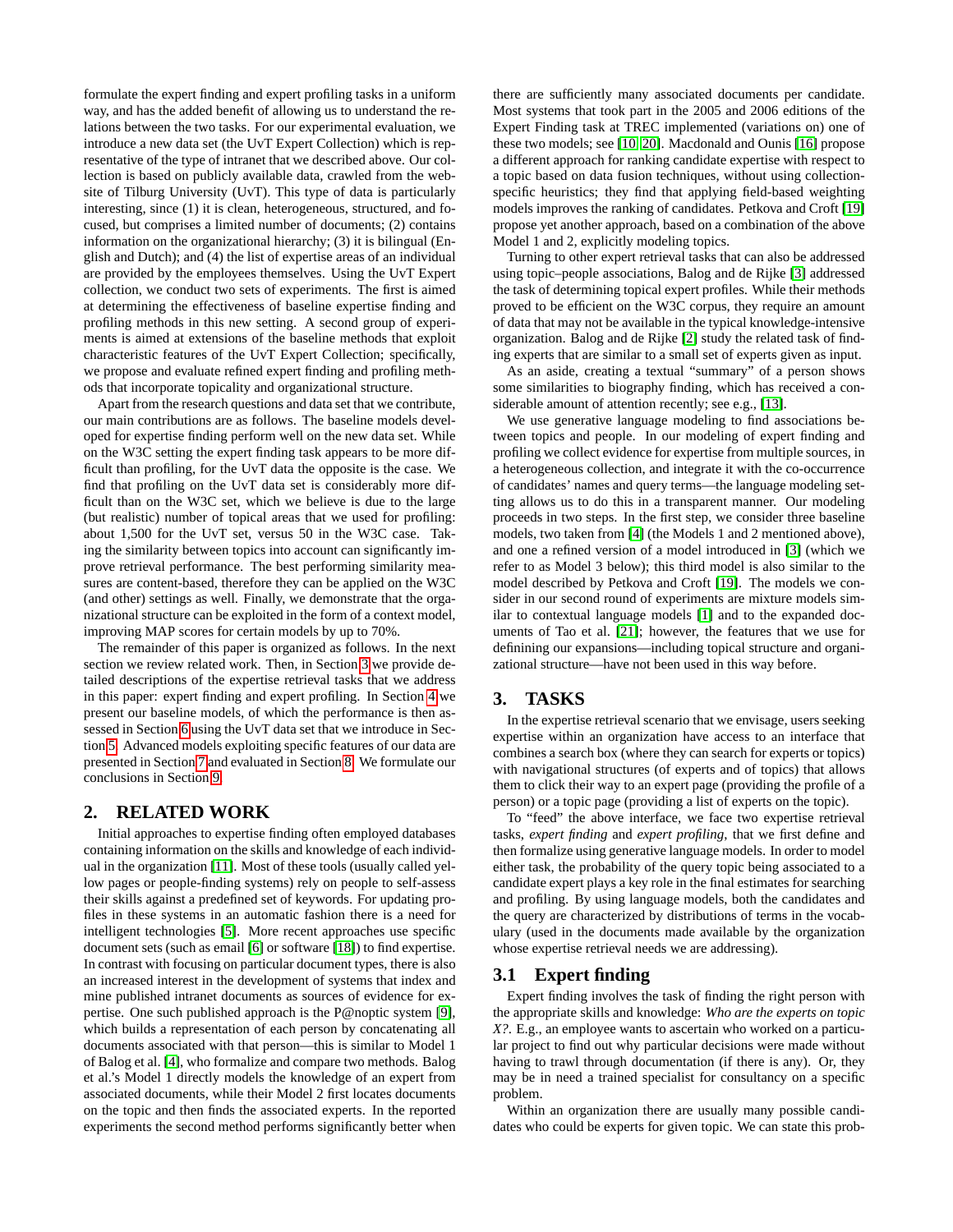lem as follows:

What is the probability of a candidate  $ca$  being an expert given the query topic  $q$ ?

That is, we determine  $p(ca|q)$ , and rank candidates ca according to this probability. The candidates with the highest probability given the query are deemed the most likely experts for that topic. The challenge is how to estimate this probability accurately. Since the query is likely to consist of only a few terms to describe the expertise required, we should be able to obtain a more accurate estimate by invoking Bayes' Theorem, and estimating:

$$
p(ca|q) = \frac{p(q|ca)p(ca)}{p(q)},\tag{1}
$$

where  $p(ca)$  is the probability of a candidate and  $p(q)$  is the probability of a query. Since  $p(q)$  is a constant, it can be ignored for ranking purposes. Thus, the probability of a candidate ca being an expert given the query  $q$  is proportional to the probability of a query given the candidate  $p(q|ca)$ , weighted by the *a priori* belief  $p(ca)$ that candidate ca is an expert.

$$
p(ca|q) \propto p(q|ca)p(ca) \tag{2}
$$

In this paper our main focus is on estimating the probability of a query given the candidate  $p(q|ca)$ , because this probability captures the extent to which the candidate knows about the query topic. Whereas the candidate priors are generally assumed to be uniform and thus will not influence the ranking—it has been demonstrated that a sensible choice of priors may improve the performance [\[20\]](#page-7-11).

## **3.2 Expert profiling**

While the task of expert searching was concerned with finding experts given a particular topic, the task of expert profiling seeks to answer a related question: *What topics does a candidate know about?* Essentially, this turns the questions of expert finding around. The profiling of an individual candidate involves the identification of areas of skills and knowledge that they have expertise about and an evaluation of the level of proficiency in each of these areas. This is the candidate's *topical profile*.

Generally, topical profiles within organizations consist of tabular structures which explicitly catalogue the skills and knowledge of each individual in the organization. However, such practice is limited by the resources available for defining, creating, maintaining, and updating these profiles over time. By focusing on automatic methods which draw upon the available evidence within the document repositories of an organization, our aim is to reduce the human effort associated with the maintenance of topical profiles<sup>[1](#page-2-1)</sup>.

A topical profile of a candidate, then, is defined as a vector where each element  $i$  of the vector corresponds to the candidate  $ca$ 's expertise on a given topic  $k_i$ , (i.e.,  $s(ca, k_i)$ ). Each topic  $k_i$  defines a particular knowledge area or skill that the organization uses to define the candidate's topical profile. Thus, it is assumed that a list of topics,  $\{k_1, \ldots, k_n\}$ , where *n* is the number of pre-defined topics, is given:

$$
profile(ca) = \langle s(ca, k_1), s(ca, k_2), \dots, s(ca, k_n) \rangle.
$$
 (3)

<span id="page-2-1"></span><sup>1</sup>Context and evidence are needed to help users of expertise finding systems to decide whom to contact when seeking expertise in a particular area. Examples of such context are: *Who does she work with? What are her contact details? Is she well-connected, just in case she is not able to help us herself? What is her role in the organization? Who is her superior?* Collaborators, and affiliations, etc. are all part of the candidate's *social profile*, and can serve as a background against which the system's recommendations should be interpreted. In this paper we only address the problem of determining topical profiles, and leave social profiling to further work.

We state the problem of quantifying the competence of a person on a certain knowledge area as follows:

What is the probability of a knowledge area  $(k_i)$  being part of the candidate's (expertise) profile?

where  $s(ca, k_i)$  is defined by  $p(k_i|ca)$ . Our task, then, is to estimate  $p(k_i|ca)$ , which is equivalent to the problem of obtaining  $p(q|ca)$ , where the topic  $k_i$  is represented as a query topic q, i.e., a sequence of keywords representing the expertise required.

Both the expert finding and profiling tasks rely on the accurate estimation of  $p(q|ca)$ . The only difference derives from the prior probability that a person is an expert  $(p(ca))$ , which can be incorporated into the expert finding task. This prior does not apply to the profiling task since the candidate (individual) is fixed.

## <span id="page-2-0"></span>**4. BASELINE MODELS**

In this section we describe our baseline models for estimating  $p(q|ca)$ , i.e., associations between topics and people. Both expert finding and expert profiling boil down to this estimation. We employ three models for calculating this probability.

#### **4.1 From topics to candidates**

*Using Candidate Models: Model 1* Model 1 [\[4\]](#page-7-10) defines the probability of a query given a candidate  $(p(q|ca))$  using standard language modeling techniques, based on a multinomial unigram language model. For each candidate  $ca$ , a candidate language model  $\theta_{ca}$  is inferred such that the probability of a term given  $\theta_{ca}$  is nonzero for all terms, i.e.,  $p(t|\theta_{ca}) > 0$ . From the candidate model the query is generated with the following probability:

$$
p(q|\theta_{ca}) = \prod_{t \in q} p(t|\theta_{ca})^{n(t,q)},
$$

where each term  $t$  in the query  $q$  is sampled identically and independently, and  $n(t, q)$  is the number of times t occurs in q. The candidate language model is inferred as follows: (1) an empirical model  $p(t|ca)$  is computed; (2) it is smoothed with background probabilities. Using the associations between a candidate and a document, the probability  $p(t|ca)$  can be approximated by:

$$
p(t|ca) = \sum_{d} p(t|d)p(d|ca),
$$

where  $p(d|ca)$  is the probability that candidate ca generates a supporting document d, and  $p(t|d)$  is the probability of a term t occurring in the document  $d$ . We use the maximum-likelihood estimate of a term, that is, the normalised frequency of the term  $t$  in document d. The strength of the association between document d and candidate ca expressed by  $p(d|ca)$  reflects the degree to which the candidates expertise is described using this document. The estimation of this probability is presented later, in Section [4.2.](#page-3-1)

The candidate model is then constructed as a linear interpolation of  $p(t|ca)$  and the background model  $p(t)$  to ensure there are no zero probabilities, which results in the final estimation:

<span id="page-2-2"></span>
$$
p(q|\theta_{ca}) = \prod_{t \in q} \left\{ (1-\lambda) \left( \sum_{d} p(t|d)p(d|ca) \right) + \lambda p(t) \right\}^{n(t,q)}.
$$
 (4)

Model 1 amasses all the term information from all the documents associated with the candidate, and uses this to represent that candidate. This model is used to predict how likely a candidate would produce a query q. This can can be intuitively interpreted as the probability of this candidate talking about the query topic, where we assume that this is indicative of their expertise.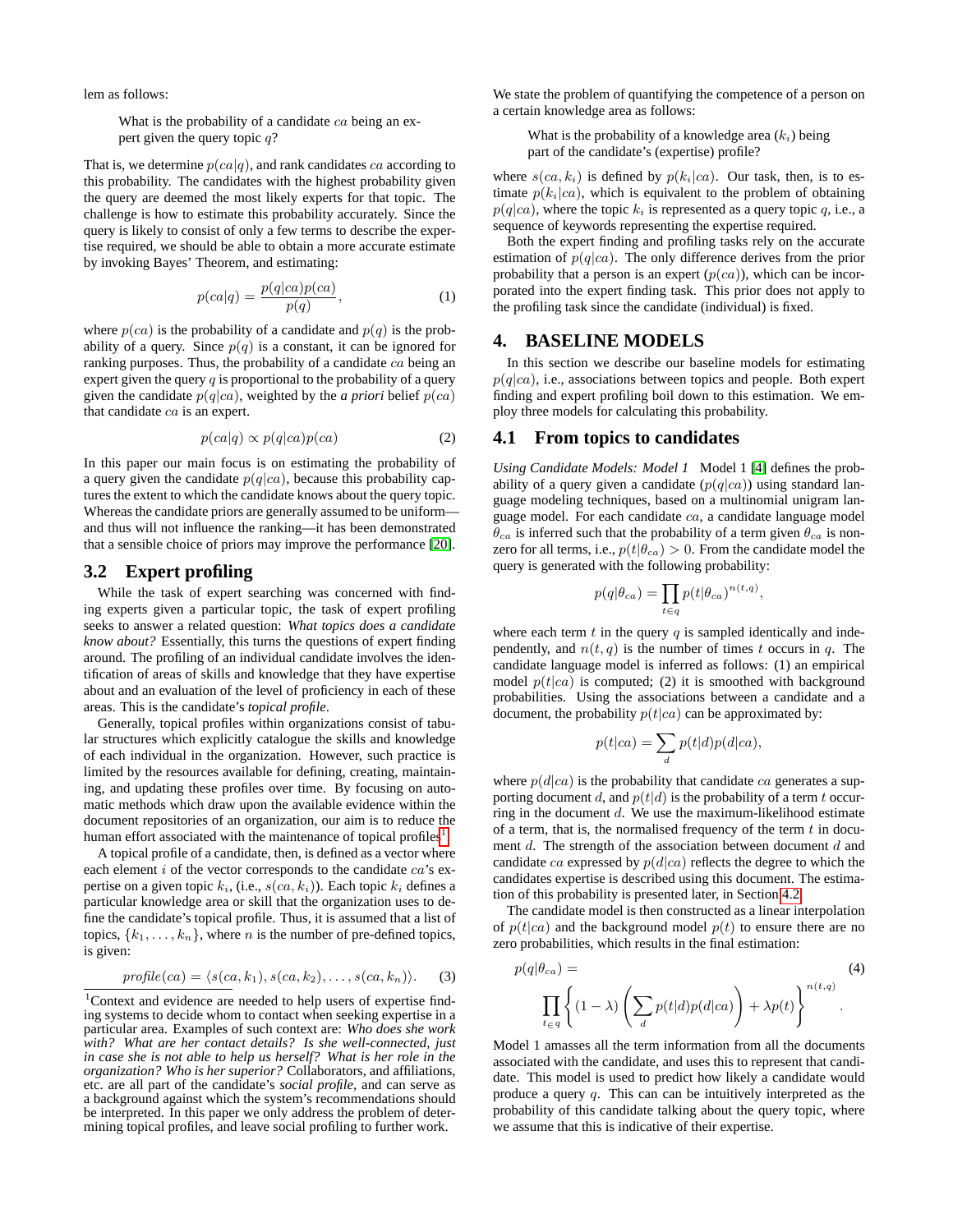*Using Document Models: Model 2* Model 2 [\[4\]](#page-7-10) takes a different approach. Here, the process is broken into two parts. Given a candidate  $ca$ ,  $(1)$  a document that is associated with a candidate is selected with probability  $p(d|ca)$ , and (2) from this document a query q is generated with probability  $p(q|d)$ . Then the sum over all documents is taken to obtain  $p(q|ca)$ , such that:

<span id="page-3-2"></span>
$$
p(q|ca) = \sum_{d} p(q|d)p(d|ca).
$$
 (5)

The probability of a query given a document is estimated by inferring a document language model  $\theta_d$  for each document d in a similar manner as the candidate model was inferred:

$$
p(t|\theta_d) = (1 - \lambda)p(t|d) + \lambda p(t), \tag{6}
$$

where  $p(t|d)$  is the probability of the term in the document. The probability of a query given the document model is:

<span id="page-3-4"></span>
$$
p(q|\theta_d) = \prod_{t \in q} p(t|\theta_d)^{n(t,q)}.
$$

The final estimate of  $p(q|ca)$  is obtained by substituting  $p(q|d)$  for  $p(q|\theta_d)$  into Eq. [5](#page-3-2) (see [\[4\]](#page-7-10) for full details). Conceptually, Model 2 differs from Model 1 because the candidate is not directly modeled. Instead, the document acts like a "hidden" variable in the process which separates the query from the candidate. This process is akin to how a user may search for candidates with a standard search engine: initially by finding the documents which are relevant, and then seeing who is associated with that document. By examining a number of documents the user can obtain an idea of which candidates are more likely to discuss the topic q.

*Using Topic Models: Model 3* We introduce a third model, Model 3. Instead of attempting to model the query generation process via candidate or document models, we represent the query as a topic language model and directly estimate the probability of the candidate  $p(ca|q)$ . This approach is similar to the model presented in [\[3,](#page-7-2) [19\]](#page-7-13). As with the previous models, a language model is inferred, but this time for the query. We adapt the work of Lavrenko and Croft [\[14\]](#page-7-18) to estimate a topic model from the query.

The procedure is as follows. Given a collection of documents and a query topic  $q$ , it is assumed that there exists an unknown topic model  $\theta_k$  that assigns probabilities  $p(t|\theta_k)$  to the term occurrences in the topic documents. Both the query and the documents are samples from  $\theta_k$  (as opposed to the previous approaches, where a query is assumed to be sampled from a specific document or candidate model). The main task is to estimate  $p(t|\theta_k)$ , the probability of a term given the topic model. Since the query q is very sparse, and as there are no examples of documents on the topic, this distribution needs to be approximated. Lavrenko and Croft [\[14\]](#page-7-18) suggest a reasonable way of obtaining such an approximation, by assuming that  $p(t|\theta_k)$  can be approximated by the probability of term t given the query q. We can then estimate  $p(t|q)$  using the joint probability of observing the term t together with the query terms,  $q_1, \ldots, q_m$ , and dividing by the joint probability of the query terms:

$$
p(t|\theta_k) \approx p(t|q) = \frac{p(t, q_1, \dots, q_m)}{p(q_1, \dots, q_m)}
$$

$$
= \frac{p(t, q_1, \dots, q_m)}{\sum_{t' \in T} p(t', q_1, \dots, q_m)}
$$

,

where  $p(q_1, \ldots, q_m) = \sum_{t' \in T} p(t', q_1, \ldots, q_m)$ , and T is the entire vocabulary of terms. In order to estimate the joint probability  $p(t, q_1, \ldots, q_m)$ , we follow [\[14,](#page-7-18) [15\]](#page-7-19) and assume t and  $q_1, \ldots, q_m$ are mutually independent, once we pick a source distribution from the set of underlying source distributions  $U$ . If we choose  $U$  to be a set of document models. then to construct this set, the query  $q$  would be issued against the collection, and the top  $n$  returned are assumed to be relevant to the topic, and thus treated as samples from the topic model. (Note that candidate models could be used instead.) With the document models forming  $U$ , the joint probability of term and query becomes:

$$
p(t, q_1, \dots, q_m) = \sum_{d \in U} p(d) \{ p(t | \theta_d) \prod_{i=1}^m p(q_i | \theta_d) \}.
$$
 (7)

Here,  $p(d)$  denotes the prior distribution over the set U, which reflects the relevance of the document to the topic. We assume that  $p(d)$  is uniform across U. In order to rank candidates according to the topic model defined, we use the *Kullback-Leibler* divergence metric (KL, [\[8\]](#page-7-20)) to measure the difference between the candidate models and the topic model:

<span id="page-3-3"></span>
$$
KL(\theta_k || \theta_{ca}) = \sum_t p(t | \theta_k) \log \frac{p(t | \theta_k)}{p(t | \theta_{ca})}.
$$
 (8)

Candidates with a smaller divergence from the topic model are considered to be more likely experts on that topic. The candidate model  $\theta_{ca}$  is defined in Eq. [4.](#page-2-2) By using KL divergence instead of the probability of a candidate given the topic model  $p(ca|\theta_k)$ , we avoid normalization problems.

#### <span id="page-3-1"></span>**4.2 Document-candidate associations**

For our models we need to be able to estimate the probability  $p(d|ca)$ , which expresses the extent to which a document d characterizes the candidate  $ca$ . In [\[4\]](#page-7-10), two methods are presented for estimating this probability, based on the number of person names recognized in a document. However, in our (intranet) setting it is reasonable to assume that authors of documents can unambiguously be identified (e.g., as the author of an article, the teacher assigned to a course, the owner of a web page, etc.) Hence, we set  $p(d|ca)$  to be 1 if candidate  $ca$  is author of document  $d$ , otherwise the probability is 0. In Section [6](#page-4-0) we describe how authorship can be determined on different types of documents within the collection.

#### <span id="page-3-0"></span>**5. THE UVT EXPERT COLLECTION**

The UvT Expert collection used in the experiments in this paper fits the scenario outlined in Section [3.](#page-1-0) The collection is based on the Webwijs ("Webwise") system developed at Tilburg University (UvT) in the Netherlands. Webwijs ([http://www.uvt.nl/](http://www.uvt.nl/webwijs/) [webwijs/](http://www.uvt.nl/webwijs/)) is a publicly accessible database of UvT employees who are involved in research or teaching; currently, Webwijs contains information about 1168 experts, each of whom has a page with contact information and, if made available by the expert, a research description and publications list. In addition, each expert can select expertise areas from a list of 1491 topics and is encouraged to suggest new topics that need to be approved by the Webwijs editor. Each topic has a separate page that shows all experts associated with that topic and, if available, a list of related topics.

Webwijs is available in Dutch and English, and this bilinguality has been preserved in the collection. Every Dutch Webwijs page has an English translation. Not all Dutch topics have an English translation, but the reverse is true: the 981 English topics all have a Dutch equivalent.

About 42% of the experts teach courses at Tilburg University; these courses were also crawled and included in the profile. In addition, about 27% of the experts link to their academic homepage from their Webwijs page. These home pages were crawled and added to the collection. (This means that if experts put the full-text versions of their publications on their academic homepage, these were also available for indexing.) We also obtained 1880 full-text versions of publications from the UvT institutional repository and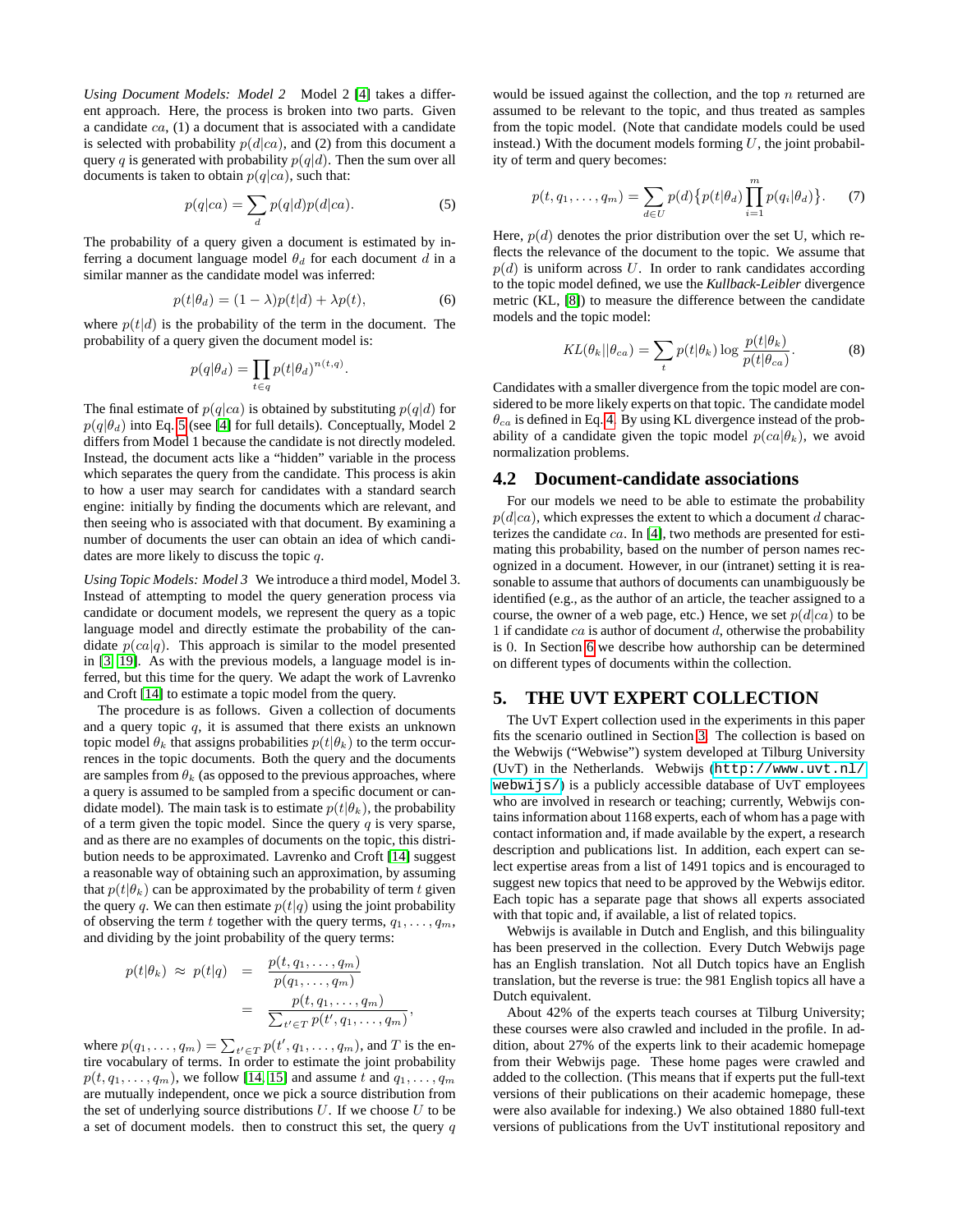|                                            | Dutch  | <b>English</b> |
|--------------------------------------------|--------|----------------|
| no. of experts                             | 1168   | 1168           |
| no. of experts with $> 1$ topic            | 743    | 727            |
| no. of topics                              | 1491   | 981            |
| no. of expert-topic pairs                  | 4318   | 3251           |
| avg. no. of topics/expert                  | 5.8    | 5.9            |
| max. no. of topics/expert (no. of experts) | 60(1)  | 35(1)          |
| min. no. of topics/expert (no. of experts) | 1(74)  | 1(106)         |
| avg. no. of experts/topic                  | 2.9    | 3.3            |
| max. no. of experts/topic (no. of topics)  | 30(1)  | 30(1)          |
| min. no. of experts/topic (no. of topics)  | 1(615) | 1(346)         |
| no. of experts with HP                     | 318    | 318            |
| no. of experts with CD                     | 318    | 318            |
| avg. no. of CDs per teaching expert        | 3.5    | 3.5            |
| no. of experts with RD                     | 329    | 313            |
| no. of experts with PUB                    | 734    | 734            |
| avg. no. of PUBs per expert                | 27.0   | 27.0           |
| avg. no. of PUB citations per expert       | 25.2   | 25.2           |
| avg. no. of full-text PUBs per expert      | 1.8    | 1.8            |

<span id="page-4-2"></span>**Table 2: Descriptive statistics of the Dutch and English versions of the UvT Expert collection.**

converted them to plain text. We ran the TextCat [\[23\]](#page-7-21) language identifier to classify the language of the home pages and the fulltext publications. We restricted ourselves to pages where the classifier was confident about the language used on the page.

This resulted in four document types: research descriptions (RD), course descriptions (CD), publications (PUB; full-text and citationonly versions), and academic homepages (HP). Everything was bundled into the UvT Expert collection which is available at [http:](http://ilk.uvt.nl/uvt-expert-collection/) [//ilk.uvt.nl/uvt-expert-collection/](http://ilk.uvt.nl/uvt-expert-collection/).

The UvT Expert collection was extracted from a different organizational setting than the W3C collection and differs from it in a number of ways. The UvT setting is one with relatively small amounts of multilingual data. Document-author associations are clear and the data is structured and clean. The collection covers a broad range of expertise areas, as one can typically find on intranets of universities and other knowledge-intensive institutes. Additionally, our university setting features several types of structure (topical and organizational), as well as multiple document types. Another important difference between the two data sets is that the expertise areas in the UvT Expert collection are self-selected instead of being based on group membership or assignments by others.

Size is another dimension along which the W3C and UvT Expert collections differ: the latter is the smaller of the two. Also realistic are the large differences in the amount of information available for each expert. Utilizing Webwijs is voluntary; 425 Dutch experts did not select any topics at all. This leaves us with 743 Dutch and 727 English usable expert profiles. Table [2](#page-4-2) provides descriptive statistics for the UvT Expert collection.

Universities tend to have a hierarchical structure that goes from the faculty level, to departments, research groups, down to the individual researchers. In the UvT Expert collection we have information about the affiliations of researchers with faculties and institutes, providing us with a two-level organizational hierarchy. Tilburg University has 22 organizational units at the faculty level (including the university office and several research institutes) and 71 departments, which amounts to 3.2 departments per faculty.

As to the topical hierarchy used by Webwijs, 131 of the 1491 topics are top nodes in the hierarchy. This hierarchy has an average topic chain length of 2.65 and a maximum length of 7 topics.

#### <span id="page-4-0"></span>**6. EVALUATION**

Below, we evaluate Section [4'](#page-2-0)s models for expert finding and profiling onthe UvT Expert collection. We detail our research questions and experimental setup, and then present our results.

## **6.1 Research Questions**

We address the following research questions. Both expert finding and profiling rely on the estimations of  $p(q|ca)$ . The question is how the models compare on the different tasks, and in the setting of the UvT Expert collection. In [\[4\]](#page-7-10), Model 2 outperformed Model 1 on the W3C collection. How do they compare on our data set? And how does Model 3 compare to Model 1? What about performance differences between the two languages in our test collection?

## **6.2 Experimental Setup**

The output of our models was evaluated against the self-assigned topic labels, which were treated as relevance judgements. Results were evaluated separately for English and Dutch. For English we only used topics for which the Dutch translation was available; for Dutch all topics were considered. The results were averaged for the queries in the intersection of relevance judgements and results; missing queries do not contribute a value of 0 to the scores.

We use standard information retrieval measures, such as Mean Average Precision (MAP) and Mean Reciprocal Rank (MRR). We also report the percentage of topics (%q) and candidates (%ca) covered, for the expert finding and profiling tasks, respectively.

#### **6.3 Results**

Table [1](#page-5-1) shows the performance of Model 1, 2, and 3 on the expert finding and profiling tasks. The rows of the table correspond to the various document types (RD, CD, PUB, and HP) and to their combinations. RD+CD+PUB+HP is equivalent to the full collection and will be referred as the BASELINE of our experiments.

Looking at Table [1](#page-5-1) we see that Model 2 performs the best across the board. However, when the data is clean and very focused (RD), Model 3 outperforms it in a number of cases. Model 1 has the best coverage of candidates (%ca) and topics (%q). The various document types differ in their characteristics and how they improve the finding and profiling tasks. Expert profiling benefits much from the clean data present in the RD and CD document types, while the publications contribute the most to the expert finding task. Adding the homepages does not prove to be particularly useful.

When we compare the results across languages, we find that the coverage of English topics (%q) is higher than of the Dutch ones for expert finding. Apart from that, the scores fall in the same range for both languages. For the profiling task the coverage of the candidates (%ca) is very similar for both languages. However, the performance is substantially better for the English topics.

While it is hard to compare scores across collections, we conclude with a brief comparison of the absolute scores in Table [1](#page-5-1) to those reported in [\[3,](#page-7-2) [4\]](#page-7-10) on the W3C test set (2005 edition). For expert finding the MAP scores for Model 2 reported here are about 50% higher than the corresponding figures in [\[4\]](#page-7-10), while our MRR scores are slightly below those in [\[4\]](#page-7-10). For expert profiling, the differences are far more dramatic: the MAP scores for Model 2 reported here are around 50% below the scores in [\[3\]](#page-7-2), while the (best) MRR scores are about the same as those in [\[3\]](#page-7-2). The cause for the latter differences seems to reside in the number of knowledge areas considered here—approx. 30 times more than in the W3C setting.

## <span id="page-4-1"></span>**7. ADVANCED MODELS**

Now that we have developed and assessed basic language modeling techniques for expertise retrieval, we turn to refined models that exploit special features of our test collection.

#### **7.1 Exploiting knowledge area similarity**

One way to improve the scoring of a query given a candidate is to consider what other requests the candidate would satisfy and use them as further evidence to support the original query, proportional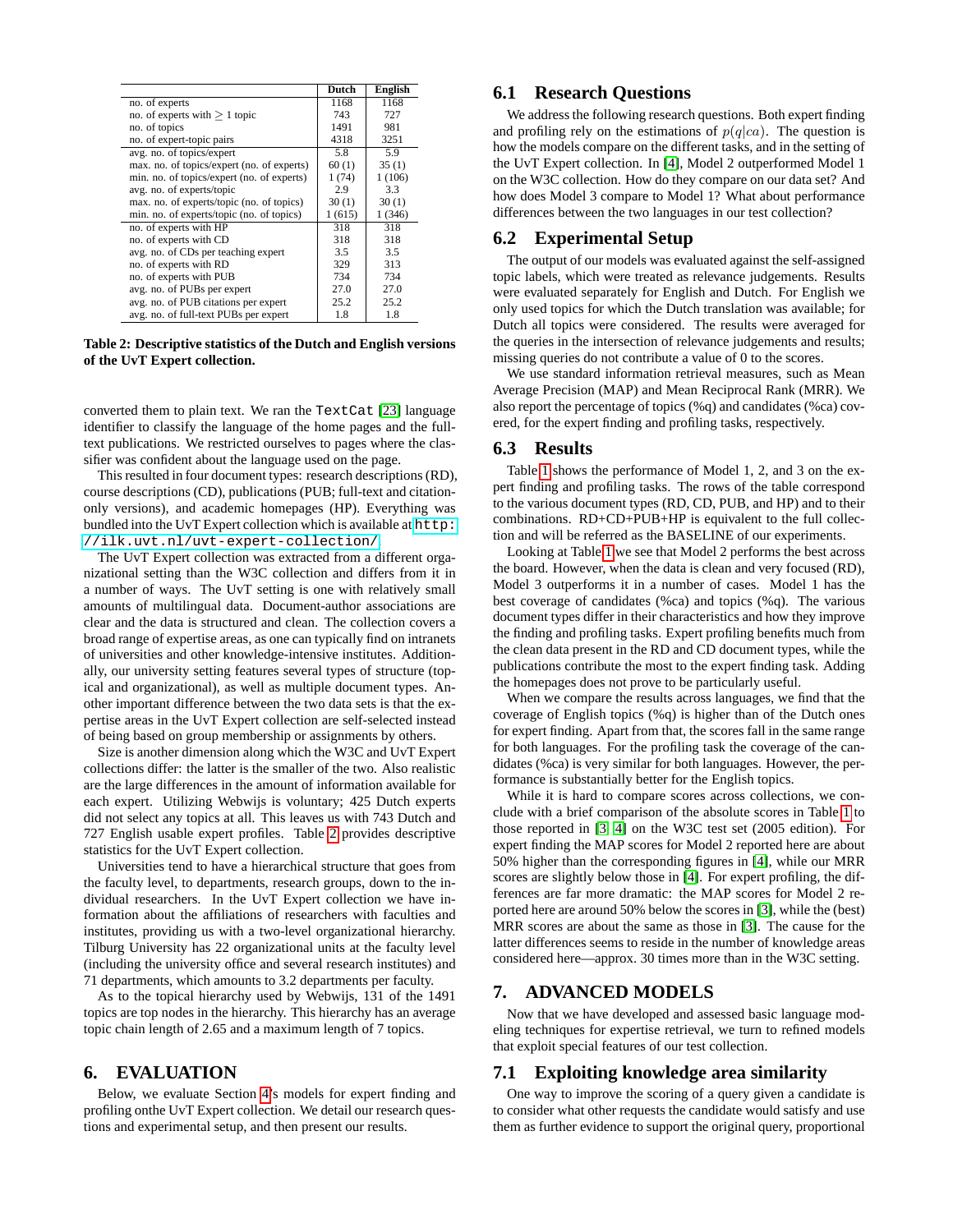|                |                  | <b>Expert finding</b> |                  |                  | <b>Expert profiling</b> |                  |
|----------------|------------------|-----------------------|------------------|------------------|-------------------------|------------------|
| Document types | Model 1          | Model 2               | Model 3          | Model 1          | Model 2                 | Model 3          |
|                | %q MAP MRR       | %g MAP MRR            | %q MAP MRR       | %ca MAP MRR      | %ca MAP MRR             | %ca MAP MRR      |
| <b>English</b> |                  |                       |                  |                  |                         |                  |
| <b>RD</b>      | 97.8 0.126 0.269 | 83.5 0.144 0.311      | 83.3 0.129 0.271 | 100 0.089 0.189  | 39.3 0.232 0.465        | 41.1 0.166 0.337 |
| CD             | 97.8 0.118 0.227 | 91.70.1230.248        | 91.7 0.118 0.226 | 32.8 0.188 0.381 | 32.4 0.195 0.385        | 32.7 0.203 0.370 |
| <b>PUB</b>     | 97.8 0.200 0.330 | 98.0 0.216 0.372      | 98.0 0.145 0.257 | 78.9 0.167 0.364 | 74.5 0.212 0.442        | 78.9 0.135 0.299 |
| HP             | 97.8 0.081 0.186 | 97.4 0.071 0.168      | 97.2 0.062 0.149 | 31.2 0.150 0.299 | 28.8 0.185 0.335        | 30.1 0.136 0.287 |
| $RD+CD$        | 97.8 0.188 0.352 | 92.9 0.193 0.360      | 92.9 0.150 0.273 | 100 0.145 0.286  | 61.3 0.251 0.477        | 63.20.2170.416   |
| $RD+CD+PI$ JB  | 97.8 0.235 0.373 | 98.1 0.277 0.439      | 98.1 0.178 0.305 | 100 0.196 0.380  | 87.20.2800.533          | 89.5 0.170 0.344 |
| $RD+CD+PUB+HP$ | 97.8 0.237 0.372 | 98.6 0.280 0.441      | 98.5 0.166 0.293 | 100 0.199 0.387  | 88.7 0.281 0.525        | 90.9 0.169 0.329 |
| <b>Dutch</b>   |                  |                       |                  |                  |                         |                  |
| <b>RD</b>      | 61.3 0.094 0.229 | 38.4 0.137 0.336      | 38.3 0.127 0.295 | 38.0 0.127 0.386 | 34.1 0.138 0.420        | 38.0 0.105 0.327 |
| CD             | 61.3 0.107 0.212 | 49.70.1280.256        | 49.7 0.136 0.261 | 32.5 0.151 0.389 | 31.8 0.158 0.396        | 32.5 0.170 0.380 |
| <b>PUB</b>     | 61.3 0.193 0.319 | 59.5 0.218 0.368      | 59.4 0.173 0.291 | 78.8 0.126 0.364 | 76.0 0.150 0.424        | 78.8 0.103 0.294 |
| HP             | 61.3 0.063 0.169 | 56.6 0.064 0.175      | 56.4 0.062 0.163 | 29.8 0.108 0.308 | 27.8 0.125 0.338        | 29.8 0.098 0.255 |
| $RD+CD$        | 61.3 0.159 0.314 | 51.90.1840.360        | 51.9 0.169 0.324 | 60.5 0.151 0.410 | 57.2 0.166 0.431        | 60.4 0.159 0.384 |
| $RD+CD+PI$ JB  | 61.3 0.244 0.398 | 61.5 0.260 0.424      | 61.4 0.210 0.350 | 90.30.1650.445   | 88.2 0.189 0.479        | 90.3 0.126 0.339 |
| $RD+CD+PUB+HP$ | 61.3 0.249 0.401 | 62.6 0.265 0.436      | 62.6 0.195 0.344 | 91.9 0.164 0.426 | 90.1 0.195 0.488        | 91.9 0.125 0.328 |

<span id="page-5-1"></span>**Table 1: Performance of the models on the expert finding and profiling tasks, using different document types and their combinations. %q is the number of topics covered (applies to the expert finding task), %ca is the number of candidates covered (applies to the expert profiling task). The top and bottom blocks correspond to English and Dutch respectively. The best scores are in boldface.**

to how related the other requests are to the original query. This can be modeled by interpolating between the  $p(q|ca)$  and the further supporting evidence from all similar requests  $q'$ , as follows:

$$
p'(q|ca) = \lambda p(q|ca) + (1-\lambda) \sum_{q'} p(q|q')p(q'|ca),
$$
 (9)

where  $p(q|q')$  represents the similarity between the two topics q and  $q'$ . To be able to work with similarity methods that are not necessarily probabilities, we set  $p(q|q') = \frac{w(q,q')}{\gamma}$ , where  $\gamma$  is a normalizing constant, such that  $\gamma = \sum_{q''} w(q'', q')$ . We consider four methods for calculating the similarity score between two topics. Three approaches are strictly content-based, and establish similarity by examining co-occurrence patterns of topics within the collection, while the last approach exploits the hierarchical structure of topical areas that may be present within an organization (see [\[7\]](#page-7-22) for further examples of integrating word relationships into language models).

The Kullback-Leibler (KL) divergence metric defined in Eq. [8](#page-3-3) provides a measure of how different or similar two probability distributions are. A topic model is inferred for q and  $q'$  using the method presented in Section [4.1](#page-3-4) to describe the query across the entire vocabulary. Since a lower KL score means the queries are more similar, we let  $w(q, q') = \max(KL(\theta_q||\cdot) - KL(\theta_q||\theta_{q'})).$ 

*Pointwise Mutual Information* (PMI, [\[17\]](#page-7-23)) is a measure of association used in information theory to determine the extent of independence between variables. The dependence between two queries is reflected by the  $SI(q, q')$  score, where scores greater than zero indicate that it is likely that there is a dependence, which we take to mean that the queries are likely to be similar:

$$
SI(q, q') = \log \frac{p(q, q')}{p(q)p(q')}
$$
 (10)

We estimate the probability of a topic  $p(q)$  using the number of documents relevant to query  $q$  within the collection. The joint probability  $p(q, q')$  is estimated similarly, by using the concatenation of q and q' as a query. To obtain  $p(q|q')$ , we then set  $w(q, q') = SI(q, q')$  when  $SI(q, q') > 0$  otherwise  $w(q, q') = 0$ , because we are only interested in including queries that are similar.

The *log-likelihood* statistic provides another measure of dependence, which is more reliable than the pointwise mutual informa-tion measure [\[17\]](#page-7-23). Let  $k_1$  be the number of co-occurrences of q and  $q'$ ,  $k_2$  the number of occurrences of q not co-occurring with  $q'$ ,  $n_1$  the total number of occurrences of  $q'$ , and  $n_2$  the total number

of topic tokens minus the number of occurrences of  $q'$ . Then, let  $p_1 = k_1/n_1$ ,  $p_2 = k_2/n_2$ , and  $p = (k_1 + k_2)/(n_1 + n_2)$ ,

$$
\ell\ell(q,q') = 2(\ell(p_1,k_1,n_1) + \ell(p_2,k_2,n_2) - \ell(p,k_1,n_1) - \ell(p,k_2,n_2)),
$$

where  $\ell(p, n, k) = k \log p + (n - k) \log(1 - p)$ . The higher  $\ell\ell$ score indicate that queries are also likely to be similar, thus we set  $w(q,q') = \ell \ell(q,q').$ 

Finally, we also estimate the similarity of two topics based on their *distance within the topic hierarchy*. The topic hierarchy is viewed as a directed graph, and for all topic-pairs the shortest path  $SP(q, q')$  is calculated. We set the similarity score to be the reciprocal of the shortest path:  $w(q, q') = 1/SP(q, q')$ .

#### **7.2 Contextual information**

Given the hierarchy of an organization, the units to which a person belong are regarded as a context so as to compensate for data sparseness. We model it as follows:

$$
p'(q|ca) = \left(1 - \sum_{ou \in OU(ca)} \lambda_{ou}\right) \cdot p(q|ca) + \sum_{ou \in OU(ca)} \lambda_{ou} \cdot p(q|ou),
$$

where  $OU(ca)$  is the set of organizational units of which candidate ca is a member of, and  $p(q|o)$  expresses the strength of the association between query  $q$  and the unit ou. The latter probability can be estimated using either of the three basic models, by simply replacing ca with ou in the corresponding equations. An organizational unit is associated with all the documents that its members have authored. That is,  $p(d|ou) = \max_{ca \in ou} p(d|ca)$ .

#### <span id="page-5-2"></span>**7.3 A simple multilingual model**

For knowledge institutes in Europe, academic or otherwise, a multilingual (or at least bilingual) setting is typical. The following model builds on a kind of independence assumption: there is no spill-over of expertise/profiles across language boundaries. While a simplification, this is a sensible first approach. That is:  $p'(q|ca) =$  $\sum_{l \in L} \lambda_l \cdot p(q_l|ca)$ , where L is the set of languages used in the collection,  $q_l$  is the translation of the query q to language l, and  $\lambda_l$  is a language specific smoothing parameter, such that  $\sum_{l \in L} \lambda_l = 1$ .

## <span id="page-5-0"></span>**8. ADVANCED MODELS: EVALUATION**

In this section we present an experimental evaluation of our advanced models.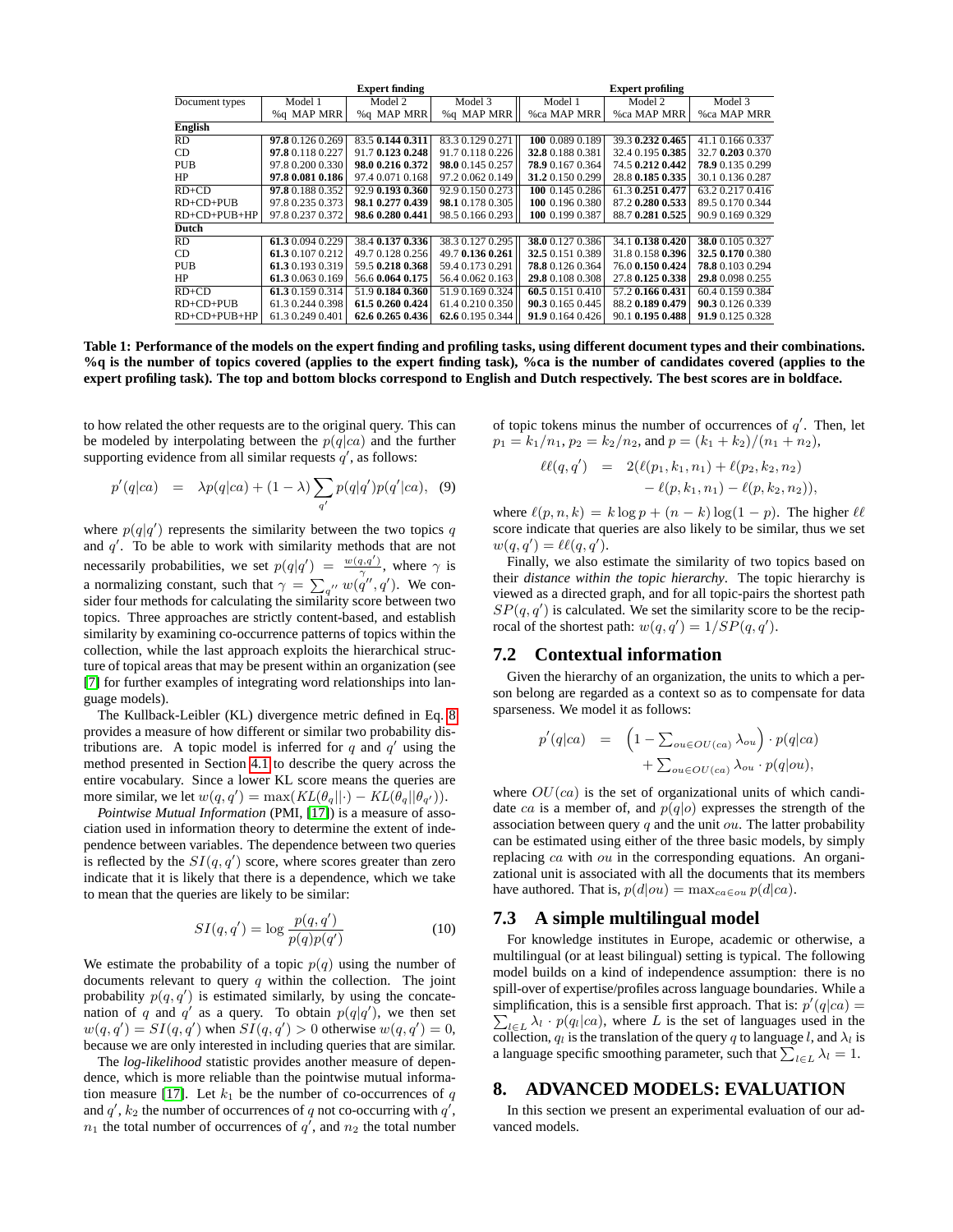| <b>Expert finding</b> |                  |                  | <b>Expert profiling</b>                     |                  |                                     |                  |
|-----------------------|------------------|------------------|---------------------------------------------|------------------|-------------------------------------|------------------|
| Language              | Model 1          | Model 2          | Model 3                                     | Model 1          | Model 2                             | Model 3          |
|                       | %a MAP MRR       | %a MAP MRR       | %a MAP MRR                                  | %ca MAP MRR      | %ca MAP MRR                         | %ca MAP MRR      |
| English only          | 97.8 0.237 0.372 | 98.6 0.280 0.441 | 98.50.1660.293                              | 1000.1990.387    | 88.7 0.281 0.525                    | 90.9 0.169 0.329 |
| Dutch only            | 61.3 0.249 0.401 |                  | $62.60.2650.436$ 62.60.1950.344             | 91.90.1640.426   | 90.1 0.195 0.488   91.9 0.125 0.328 |                  |
| Combination           | 99.4 0.297 0.444 |                  | $\vert$ 99.7 0.324 0.491   99.7 0.223 0.388 | 100 $0.2410.445$ | 92.1 0.313 0.564 93.2 0.224 0.411   |                  |

<span id="page-6-2"></span>**Table 3: Performance of the combination of languages on the expert finding and profiling tasks (on candidates). Best scores for each model are in italic, absolute best scores for the expert finding and profiling tasks are in boldface.**

| Method          | Model 1        | Model 2        | Model 3        |  |  |
|-----------------|----------------|----------------|----------------|--|--|
|                 | <b>MAP MRR</b> | <b>MAP MRR</b> | MAP MRR        |  |  |
| English         |                |                |                |  |  |
| <b>BASELINE</b> | 0.296 0.454    | 0.339 0.509    | 0.221 0.333    |  |  |
| KLDIV           | 0.291<br>0.453 | 0.327<br>0.503 | 0.219 0.330    |  |  |
| PMI             | 0.291<br>0.453 | 0.509<br>0.337 | 0.219<br>0.331 |  |  |
| LL.             | 0.319 0.490    | 0.360 0.524    | 0.233 0.368    |  |  |
| HDIST           | 0.299<br>0.465 | 0.346<br>0.537 | 0.219<br>0.332 |  |  |
| <b>Dutch</b>    |                |                |                |  |  |
| <b>BASELINE</b> | 0.240 0.350    | 0.271 0.403    | 0.227 0.389    |  |  |
| KLDIV           | 0.239<br>0.347 | 0.253<br>0.386 | 0.224 0.385    |  |  |
| PMI             | 0.239<br>0.350 | 0.260<br>0.392 | 0.227<br>0.389 |  |  |
| LL              | 0.255<br>0.372 | 0.425<br>0.281 | 0.231<br>0.389 |  |  |
| HDIST           | 0.253<br>0.365 | 0.407<br>0.271 | 0.236 0.402    |  |  |
|                 |                |                |                |  |  |
|                 |                |                |                |  |  |
| Method          | Model 1        | Model 2        | Model 3        |  |  |
|                 | <b>MAP MRR</b> | <b>MAP MRR</b> | <b>MAP MRR</b> |  |  |
| English         |                |                |                |  |  |
| <b>BASELINE</b> | 0.485 0.546    | 0.499 0.548    | 0.381 0.416    |  |  |
| KLDIV           | 0.510<br>0.564 | 0.513<br>0.558 | 0.381<br>0.416 |  |  |
| PMI             | 0.486 0.546    | 0.495 0.542    | 0.407 0.451    |  |  |
| LL              | 0.589<br>0.558 | 0.586 0.617    | 0.408<br>0.453 |  |  |
| HDIST           | 0.507<br>0.567 | 0.512 0.563    | 0.386 0.420    |  |  |
| <b>Dutch</b>    |                |                |                |  |  |
| <b>BASELINE</b> | 0.263 0.313    | 0.294<br>0.358 | 0.262 0.315    |  |  |
| KLDIV           | 0.284<br>0.336 | 0.271<br>0.321 | 0.261<br>0.314 |  |  |
| PMI             | 0.265<br>0.317 | 0.265<br>0.316 | 0.330<br>0.273 |  |  |
| LL.             | 0.312<br>0.351 | 0.330<br>0.377 | 0.331<br>0.284 |  |  |
| HDIST           | 0.280<br>0.327 | 0.288<br>0.341 | 0.266 0.321    |  |  |

<span id="page-6-0"></span>**Table 4: Performance on the expert finding (top) and profiling (bottom) tasks, using knowledge area similarities. Runs were evaluated on the main topics set. Best scores are in boldface.**

## **8.1 Research Questions**

Our questions follow the refinements presented in the preceding section: Does exploiting the knowledge area similarity improve effectiveness? Which of the various methods for capturing word relationships is most effective? Furthermore, is our way of bringing in contextual information useful? For which tasks? And finally, is our simple way of combining the monolingual scores sufficient for obtaining significant improvements?

#### **8.2 Experimental setup**

Given that the self-assessments are also sparse in our collection, in order to be able to measure differences between the various models, we selected a subset of topics, and evaluated (some of the) runs only on this subset. This set is referred as *main topics*, and consists of topics that are located at the top level of the topical hierarchy. (A main topic has subtopics, but is not a subtopic of any other topic.) This main set consists of 132 Dutch and 119 English topics. The relevance judgements were restricted to the main topic set, but were not expanded with subtopics.

## **8.3 Exploiting knowledge area similarity**

Table [4](#page-6-0) presents the results. The four methods used for estimating knowledge-area similarity are KL divergence (KLDIV), Point-

| Lang.                 | <b>Topics</b>           | Model 1         | Model 2     | Model 3        |  |  |
|-----------------------|-------------------------|-----------------|-------------|----------------|--|--|
|                       |                         | MAP MRR         | MAP MRR     | MAP MRR        |  |  |
| <b>Expert finding</b> |                         |                 |             |                |  |  |
| UК                    | AI.                     | 0.423 0.545     | 0.654 0.799 | 0.494 0.629    |  |  |
| UК                    | <b>MAIN</b>             | 0.500 0.621     | 0.704 0.834 | 0.587 0.699    |  |  |
| NL                    | AI.                     | 0.439 0.560     | 0.672 0.826 | 0.480 0.630    |  |  |
| NL                    | <b>MAIN</b>             | 0.440 0.584     | 0.645 0.816 | 0.515 0.655    |  |  |
|                       | <b>Expert profiling</b> |                 |             |                |  |  |
| UК                    | AI.                     | $0.240$ $0.640$ | 0.306 0.778 | 0.223 0.616    |  |  |
| UК                    | <b>MAIN</b>             | 0.523 0.677     | 0.519 0.648 | 0.461<br>0.587 |  |  |
| NL                    | ALL.                    | 0.203 0.716     | 0.254 0.770 | 0.183 0.627    |  |  |
| NL                    | MAIN                    | 0.332 0.576     | 0.380 0.624 | 0.332 0.549    |  |  |
|                       |                         |                 |             |                |  |  |

<span id="page-6-1"></span>**Table 5: Evaluating the context models on organizational units.**

wise mutual information (PMI), log-likelihood (LL), and distance within topic hierarchy (HDIST). We managed to improve upon the baseline in all cases, but the improvement is more noticeable for the profiling task. For both tasks, the LL method performed best. The content-based approaches performed consistently better than HDIST.

#### **8.4 Contextual information**

A two level hierarchy of organizational units (faculties and institutes) is available in the UvT Expert collection. The unit a person belongs to is used as a context for that person. First, we evaluated the models of the organizational units, using all topics (ALL) and only the main topics (MAIN). An organizational unit is considered to be relevant for a given topic (or vice versa) if at least one member of the unit selected the given topic as an expertise area.

Table [5](#page-6-1) reports on the results. As far as expert finding goes, given a topic, the corresponding organizational unit can be identified with high precision. However, the expert profiling task shows a different picture: the scores are low, and the task seems hard. The explanation may be that general concepts (i.e., our main topics) may belong to several organizational units.

Second, we performed another evaluation, where we combined the contextual models with the candidate models (to score candidates again). Table [6](#page-7-24) reports on the results. We find a positive impact of the context models only for expert finding. Noticably, for expert finding (and Model 1), it improves over 50% (for English) and over 70% (for Dutch) on MAP. The poor performance on expert profiling may be due to the fact that context models alone did not perform very well on the profiling task to begin with.

## **8.5 Multilingual models**

In this subsection we evaluate the method for combining results across multiple languages that we described in Section [7.3.](#page-5-2) In our setting the set of languages consists of English and Dutch:  $L = \{UK, NL\}$ . The weights on these languages were set to be identical ( $\lambda_{UK} = \lambda_{NL} = 0.5$ ). We performed experiments with various  $\lambda$  settings, but did not observe significant differences in performance.

Table [3](#page-6-2) reports on the multilingual results, where performance is evaluated on the full topic set. All three models significantly im-